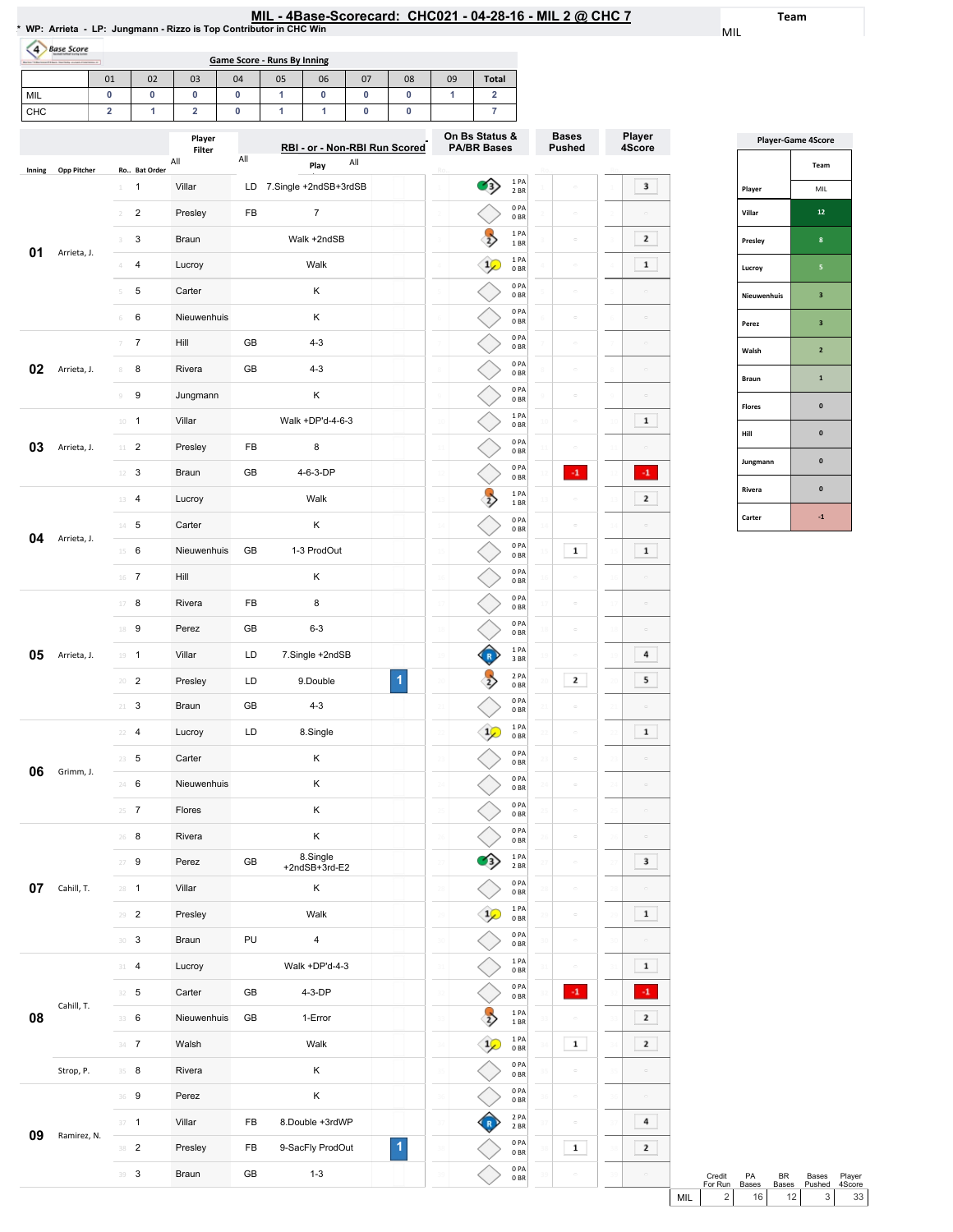### EHC - 4Base-Scorecard: CHC021 - 04-28-16 - MIL 2 @ CHC 7<br>\* WP: Arrieta - LP: Jungmann - Rizzo is Top Contributor in CHC Win

| MIL |  |  |  |  |  |
|-----|--|--|--|--|--|
| CHC |  |  |  |  |  |

|    |                         |            |            | RBI - or - Non-RBI Run Scored |                         | On Bs Status &<br><b>PA/BR Bases</b> | <b>Bases</b><br><b>Pushed</b> | Player<br>4Score |
|----|-------------------------|------------|------------|-------------------------------|-------------------------|--------------------------------------|-------------------------------|------------------|
|    |                         |            |            |                               |                         |                                      |                               |                  |
|    | $\mathbf{1}$            | Fowler     | LD         | 8.Single                      | $\overline{\mathbf{0}}$ |                                      |                               |                  |
|    | $\overline{c}$          | Heyward    | PU         | $\overline{2}$                | O                       |                                      |                               |                  |
|    | 3                       | Bryant     |            | <b>HBP</b>                    |                         |                                      |                               |                  |
| 01 | 4                       | Rizzo      |            | Walk                          |                         |                                      |                               |                  |
|    | 5                       | Zobrist    | GB         | 9.Single                      |                         |                                      |                               |                  |
|    | 6                       | La Stella  | PU         | 5                             |                         |                                      |                               |                  |
|    | $\overline{7}$          | Russell    | GB         | $6 - 3$                       |                         |                                      |                               |                  |
|    | 8                       | Ross       | FB         | .HomeRun LF                   |                         |                                      |                               |                  |
|    | 9                       | Arrieta    | LD         | 9                             |                         |                                      |                               |                  |
| 02 | $\mathbf{1}$            | Fowler     | FB         | 8                             |                         |                                      |                               |                  |
|    | $\overline{c}$          | Heyward    | FB         | 8                             |                         |                                      |                               |                  |
|    | 3                       | Bryant     | LD         | 8.Single                      |                         |                                      |                               |                  |
|    | $\overline{\mathbf{4}}$ | Rizzo      | LD         | 9.Double                      |                         |                                      |                               |                  |
|    | 5                       | Zobrist    | LD         | $3 - 1$                       |                         |                                      |                               |                  |
| 03 | 6                       | La Stella  | LD         | 7.Double                      |                         |                                      |                               |                  |
|    | $\boldsymbol{7}$        | Russell    |            | Κ                             |                         |                                      |                               |                  |
|    | 8                       | Ross       | FB         | 9                             |                         |                                      |                               |                  |
|    | 9                       | Arrieta    | FB         | 8                             |                         |                                      |                               |                  |
|    | $\mathbf{1}$            | Fowler     |            | Κ                             |                         |                                      |                               |                  |
|    | $\overline{c}$          | Heyward    |            | Walk                          |                         |                                      |                               |                  |
| 04 | 3                       | Bryant     |            | <b>HBP</b>                    |                         |                                      |                               |                  |
|    | 4                       | Rizzo      |            | Walk                          |                         |                                      |                               |                  |
|    | 5                       | Zobrist    | FB         | 8                             | $\boldsymbol{0}$        |                                      |                               |                  |
|    | 6                       | La Stella  |            | Walk +2nd-PO-E1               | $\overline{\mathbf{0}}$ |                                      |                               |                  |
|    | $\boldsymbol{7}$        | Russell    |            | Walk +2ndWP                   | 0                       |                                      |                               |                  |
|    | 8                       | Ross       | LD         | 8 ProdOut                     | $\overline{\mathbf{0}}$ |                                      |                               |                  |
| 05 | 9                       | Soler      |            | Walk +FO'd-6-4                | $\overline{\mathbf{0}}$ |                                      |                               |                  |
|    | $\mathbf{1}$            | Fowler     | GB         | $6-4-FO$                      | $\overline{\mathbf{1}}$ |                                      |                               |                  |
|    | $\overline{c}$          | Heyward    | GB         | 3U                            | $\overline{\mathsf{p}}$ |                                      |                               |                  |
|    | 6                       | La Stella  |            | Walk +FO'd-6-4                | O                       |                                      |                               |                  |
|    | 3                       | Baez       | GB         | 6.Single<br>+2ndPB+3rd-E4     | $\boldsymbol{0}$        |                                      |                               |                  |
|    | 4                       | Rizzo      |            | Walk                          | $\boldsymbol{0}$        |                                      |                               |                  |
|    | 5                       | Zobrist    |            | Κ                             | $\boldsymbol{0}$        |                                      |                               |                  |
| 06 | $\overline{7}$          | Russell    | GB         | 6-4-FO                        | 1                       |                                      |                               |                  |
|    | 8                       | Ross       |            | Walk                          | $\boldsymbol{0}$        |                                      |                               |                  |
|    | 9                       | Szczur     | LD         | $\overline{4}$                | $\boldsymbol{0}$        |                                      |                               |                  |
|    | $\mathbf{1}$            | Fowler     | GB         | 3U                            | $\mathbf{0}$            |                                      |                               |                  |
|    | $\overline{c}$          | Heyward    | GB         | $1 - 3$                       | 0                       |                                      |                               |                  |
| 07 | 3                       | Baez       |            | Walk +2ndWP                   | $\overline{\mathbf{0}}$ |                                      |                               |                  |
|    | 4                       | Rizzo      |            | Κ                             | 0                       |                                      |                               |                  |
|    | 5                       | Zobrist    | LD         | 9.Single                      | 0                       |                                      |                               |                  |
|    | 6                       | Federowicz | FB         | 9                             | $\overline{\mathbf{0}}$ |                                      |                               |                  |
| 08 | $\overline{7}$          | Russell    |            | Walk                          |                         |                                      |                               |                  |
|    | 8                       | Hammel     |            | Κ                             |                         |                                      |                               |                  |
|    | 9                       | Szczur     | ${\sf FB}$ | $\boldsymbol{9}$              |                         |                                      |                               |                  |
|    |                         |            |            |                               |                         |                                      |                               |                  |



|       | Credit  | <b>PA</b>       | RR    | <b>Bases</b> | Player          |
|-------|---------|-----------------|-------|--------------|-----------------|
|       | For Run | <b>Bases</b>    | Bases | Pushed       | 4Score          |
| снс I |         | 28 <sub>1</sub> | 29    | 28           | 92 <sub>1</sub> |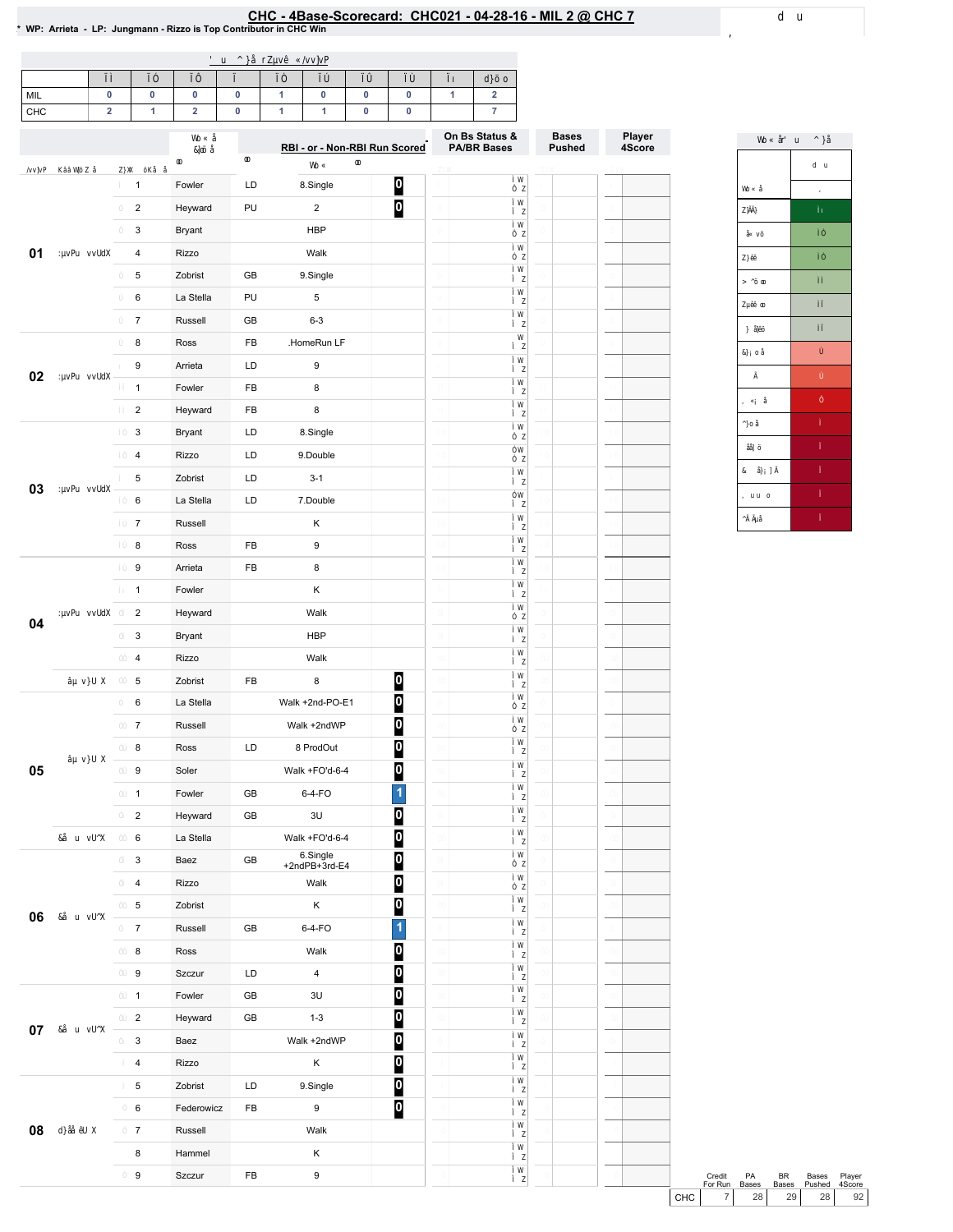

|                    | MIL - 4BaseScore - Player 4Score by Batting Order<br>CHC021 - 04-28-16 - MIL 2 @ CHC 7<br>WP: Arrieta - LP: Jungmann - Rizzo is Top Contributor in CHC Win |          |              |                  |              |                |      |              |                |          |              |  |  |  |
|--------------------|------------------------------------------------------------------------------------------------------------------------------------------------------------|----------|--------------|------------------|--------------|----------------|------|--------------|----------------|----------|--------------|--|--|--|
|                    |                                                                                                                                                            |          |              | <b>Bat Order</b> |              |                |      |              |                |          |              |  |  |  |
| Player             | Team                                                                                                                                                       | Position | $\mathbf{1}$ | $\overline{2}$   | 3            | 4              | 5    | 6            | $\overline{7}$ | 8        | 9            |  |  |  |
| Villar             | MIL                                                                                                                                                        | SS       | 12           |                  |              |                |      |              |                |          |              |  |  |  |
| Presley            | MIL                                                                                                                                                        | RF       |              | 8                |              |                |      |              |                |          |              |  |  |  |
| Lucroy             | MIL                                                                                                                                                        | C        |              |                  |              | 5 <sub>5</sub> |      |              |                |          |              |  |  |  |
| <b>Nieuwenhuis</b> | MIL                                                                                                                                                        | CF       |              |                  |              |                |      | $\mathbf{3}$ |                |          |              |  |  |  |
| Perez              | MIL                                                                                                                                                        | 3B-Dsub  |              |                  |              |                |      |              |                |          | $\mathbf{3}$ |  |  |  |
| Walsh              | MIL                                                                                                                                                        | PH       |              |                  |              |                |      |              | $\overline{2}$ |          |              |  |  |  |
| <b>Braun</b>       | MIL                                                                                                                                                        | LF       |              |                  | $\mathbf{1}$ |                |      |              |                |          |              |  |  |  |
| <b>Flores</b>      | MIL                                                                                                                                                        | PH       |              |                  |              |                |      |              | $\bf{0}$       |          |              |  |  |  |
| Hill               | MIL                                                                                                                                                        | 3B       |              |                  |              |                |      |              | $\pmb{0}$      |          |              |  |  |  |
| Jungmann           | MIL                                                                                                                                                        | P        |              |                  |              |                |      |              |                |          | $\mathbf 0$  |  |  |  |
| Rivera             | MIL                                                                                                                                                        | 2B       |              |                  |              |                |      |              |                | $\bf{0}$ |              |  |  |  |
| Carter             | MIL                                                                                                                                                        | 1B       |              |                  |              |                | $-1$ |              |                |          |              |  |  |  |

# MIL-4ScoreBox-PlayerTotals All WP:Arrieta-LP:Jungmann-RizzoisTopContributorinCHCWin

|                 |        |               | Batting<br>Order |                |             |                 |                     |                |                |                          |
|-----------------|--------|---------------|------------------|----------------|-------------|-----------------|---------------------|----------------|----------------|--------------------------|
| Player          |        | Team Position | Nbr              | Credit For Run | PA Bases    | <b>BR</b> Bases | <b>Bases Pushed</b> | Player 4Score  | Appearances    | <b>Productivity Rate</b> |
| Villar          | MIL SS |               | $\mathbf{1}$     | $\mathbf 0$    | 5           | $\overline{7}$  | $\mathsf 0$         | 12             | 5              | 2.400                    |
| Presley         | MIL RF |               | 2                | $\overline{2}$ | 3           | $\pmb{0}$       | 3                   | 8              | 5              | 1.600                    |
| Lucroy          | MIL C  |               | $\overline{4}$   | $\mathbf 0$    | 4           | $\mathbf{1}$    | $\mathbf 0$         | 5              | 4              | 1.250                    |
| Nieuwenhuis MIL |        | <b>CF</b>     | 6                | $\mathbf 0$    | 1           | $\mathbf{1}$    | $\overline{1}$      | 3              | 4              | 0.750                    |
| Perez           |        | MIL 3B-Dsub   | 9                | $\mathbf 0$    | 1           | $\sqrt{2}$      | $\mathbf 0$         | 3              | 3              | 1.000                    |
| Walsh           | MIL PH |               | $\overline{7}$   | $\mathbf{0}$   |             | $\pmb{0}$       | $\overline{1}$      | $\overline{2}$ | $\mathbf{1}$   | 2.000                    |
| Braun           | MIL LF |               | 3                | $\mathbf 0$    | 1           | 1               | $-1$                | $\overline{1}$ | 5              | 0.200                    |
| Flores          | MIL PH |               | $\overline{7}$   | $\mathbf 0$    | 0           | $\pmb{0}$       | 0                   | $\mathsf 0$    | $\mathbf{1}$   | 0.000                    |
| Hill            | MIL    | 3B            | $\overline{7}$   | $\mathbf 0$    | 0           | $\pmb{0}$       | $\mathbf 0$         | 0              | $\overline{c}$ | 0.000                    |
| Jungmann        | MIL P  |               | 9                | $\mathbf 0$    | 0           | $\pmb{0}$       | $\mathsf{O}\xspace$ | $\mathbf 0$    | $\mathbf{1}$   | 0.000                    |
| Rivera          | MIL 2B |               | 8                | $\mathbf 0$    | 0           | $\pmb{0}$       | $\mathbf 0$         | $\mathsf 0$    | 4              | 0.000                    |
| Carter          | MIL    | 1B            | 5                | $\mathbf 0$    | $\mathbf 0$ | $\pmb{0}$       | $-1$                | $-1$           | 4              | $-0.250$                 |
| <b>Totals</b>   |        |               |                  | 2              | 16          | 12              | 3                   | 33             | 39             | 0.846                    |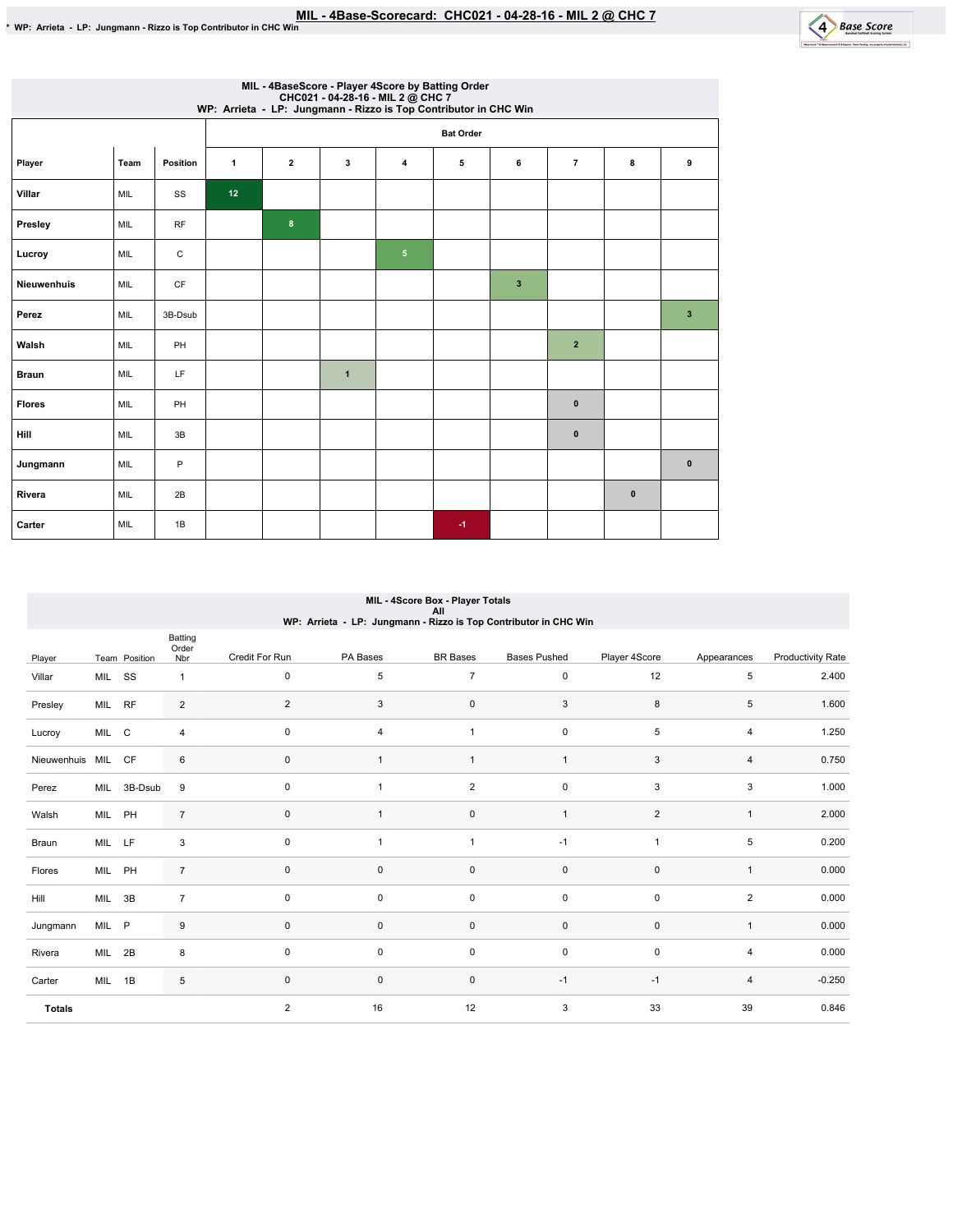

|                |            |                |              |                         |    |    | CHC - 4BaseScore - Player 4Score by Batting Order<br>CHC021 - 04-28-16 - MIL 2 @ CHC 7<br>WP: Arrieta - LP: Jungmann - Rizzo is Top Contributor in CHC Win |              |                |           |                      |
|----------------|------------|----------------|--------------|-------------------------|----|----|------------------------------------------------------------------------------------------------------------------------------------------------------------|--------------|----------------|-----------|----------------------|
|                |            |                |              |                         |    |    | <b>Bat Order</b>                                                                                                                                           |              |                |           |                      |
| Player         | Team       | Position       | $\mathbf{1}$ | $\overline{2}$          | 3  | 4  | 5                                                                                                                                                          | 6            | $\overline{7}$ | 8         | 9                    |
| <b>Rizzo</b>   | <b>CHC</b> | 1B             |              |                         |    | 19 |                                                                                                                                                            |              |                |           |                      |
| <b>Bryant</b>  | CHC        | LF             |              |                         | 12 |    |                                                                                                                                                            |              |                |           |                      |
| <b>Ross</b>    | CHC        | C              |              |                         |    |    |                                                                                                                                                            |              |                | 12        |                      |
| La Stella      | CHC        | 3B             |              |                         |    |    |                                                                                                                                                            | 11           |                |           |                      |
| <b>Russell</b> | CHC        | SS             |              |                         |    |    |                                                                                                                                                            |              | 10             |           |                      |
| Zobrist        | CHC        | 2B             |              |                         |    |    | 10                                                                                                                                                         |              |                |           |                      |
| Fowler         | CHC        | CF             | 8            |                         |    |    |                                                                                                                                                            |              |                |           |                      |
| <b>Baez</b>    | CHC        | LF-Dsub-<br>3B |              |                         | 6  |    |                                                                                                                                                            |              |                |           |                      |
| Heyward        | CHC        | <b>RF</b>      |              | $\overline{\mathbf{3}}$ |    |    |                                                                                                                                                            |              |                |           |                      |
| Soler          | CHC        | PH             |              |                         |    |    |                                                                                                                                                            |              |                |           | $\blacktriangleleft$ |
| Arrieta        | CHC        | P              |              |                         |    |    |                                                                                                                                                            |              |                |           | $\mathbf 0$          |
| Federowicz     | CHC        | PH-C           |              |                         |    |    |                                                                                                                                                            | $\mathbf{0}$ |                |           |                      |
| Hammel         | CHC        | PH             |              |                         |    |    |                                                                                                                                                            |              |                | $\pmb{0}$ |                      |
| <b>Szczur</b>  | CHC        | PH-LF          |              |                         |    |    |                                                                                                                                                            |              |                |           | $\mathbf{0}$         |

## CHC-4ScoreBox-PlayerTotals All WP:Arrieta-LP:Jungmann-RizzoisTopContributorinCHCWin

|               |               | Batting<br>Order |                |                |                 |                     |                |                |                          |
|---------------|---------------|------------------|----------------|----------------|-----------------|---------------------|----------------|----------------|--------------------------|
| Player        | Team Position | Nbr              | Credit For Run | PA Bases       | <b>BR</b> Bases | <b>Bases Pushed</b> | Player 4Score  | Appearances    | <b>Productivity Rate</b> |
| Rizzo         | CHC 1B        | 4                | $\mathbf{1}$   | 5              | 6               | $\overline{7}$      | 19             | 5              | 3.800                    |
| Bryant        | CHC LF        | 3                | $\mathbf 0$    | 3              | $\overline{7}$  | $\overline{2}$      | 12             | 3              | 4.000                    |
| Ross          | CHC C         | 8                | 1              | 5              | $\pmb{0}$       | 6                   | 12             | 4              | 3.000                    |
| La Stella     | CHC 3B        | 6                | $\mathbf{1}$   | 4              | 3               | 3                   | 11             | $\overline{4}$ | 2.750                    |
| Russell       | CHC SS        | $\overline{7}$   | 1              | 3              | 3               | 3                   | 10             | 5              | 2.000                    |
| Zobrist       | CHC 2B        | 5                | $\overline{2}$ | $\overline{2}$ | $\mathbf{1}$    | 5                   | 10             | 5              | 2.000                    |
| Fowler        | CHC CF        | $\mathbf{1}$     | $\mathbf{1}$   | $\overline{2}$ | 3               | $\overline{2}$      | 8              | 5              | 1.600                    |
| Baez          | CHC LF-Dsu    | 3                | 0              | $\overline{2}$ | 4               | $\mathbf 0$         | 6              | $\overline{2}$ | 3.000                    |
| Heyward       | CHC RF        | $\overline{2}$   | $\pmb{0}$      | 1              | $\overline{c}$  | $\pmb{0}$           | 3              | 5              | 0.600                    |
| Soler         | CHC PH        | 9                | $\pmb{0}$      | $\mathbf{1}$   | $\mathsf 0$     | $\mathsf 0$         | $\overline{1}$ | $\mathbf{1}$   | 1.000                    |
| Arrieta       | CHC P         | 9                | $\mathbf 0$    | 0              | $\mathsf 0$     | $\mathsf 0$         | $\mathbf 0$    | $\overline{2}$ | 0.000                    |
| Federowicz    | CHC PH-C      | 6                | $\pmb{0}$      | $\mathbf 0$    | $\mathsf 0$     | $\mathsf 0$         | $\mathbf 0$    | $\mathbf{1}$   | 0.000                    |
| Hammel        | CHC PH        | 8                | $\pmb{0}$      | 0              | $\pmb{0}$       | $\mathsf 0$         | $\mathbf 0$    | $\mathbf{1}$   | 0.000                    |
| Szczur        | CHC PH-LF     | 9                | $\mathbf 0$    | $\mathbf 0$    | $\mathbf 0$     | $\mathsf 0$         | $\mathbf 0$    | $\overline{2}$ | 0.000                    |
| <b>Totals</b> |               |                  | $\overline{7}$ | 28             | 29              | 28                  | 92             | 45             | 2.044                    |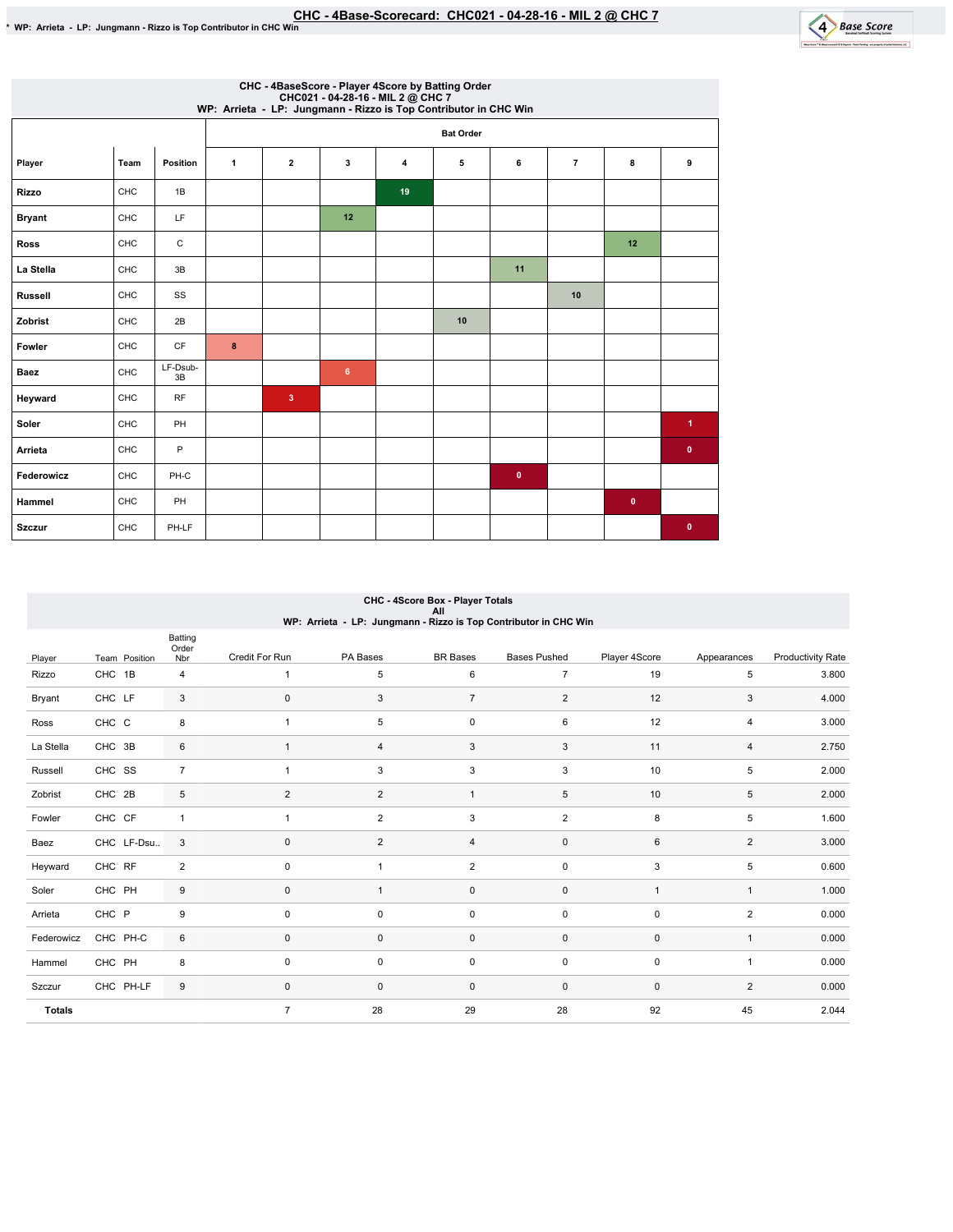#### \* WP: Arrieta - LP: Jungmann - Rizzo is Top Contributor in CHC Win 4 Base Score Detail by Bat Order/Player Bat Order | Player | Inning | PlayText | LOBStatus Credit For Run PA Bases BR Bases Bases Pushed Player 4Score 01 7.Single +2ndSB+3rdSB Left on 3rd 0 1 2 0 3 03 Walk+DP'd-4-6-3 0 0 0 1 05 7.Single +2ndSB 0 1 3 0 4 1 Villar 07 K 0 0 0 0 0 0 09 8.Double +3rdWP  $0 \qquad \qquad 2 \qquad \qquad 2 \qquad \qquad 0 \qquad \qquad 4$ **Player Totals**  $\frac{0}{2}$  5 7  $\frac{7}{2}$  0 12 0 0 0 0 0 0 01 7 03 8 0 0 0 0 0 0 05 9.Double Left on 2nd 1  $2$  0 2 5 2 Presley 07 | Walk Left on 1st 0 0 1 0 1 09 9-SacFly ProdOut 1 0 0 1 2 **Player Totals** 2 3 0 3 8 01 Walk +2ndSB Left on 2nd 0 1 1 0 2 03 4-6-3-DP 0 0 -1 -1 05 4-3 0 0 0 0 0 0 3 Braun 07 4 0 0 0 0 0 0 09 1-3 0 0 0 0 0 0 **Player Totals**  $\boxed{0}$   $\boxed{1}$   $\boxed{1}$   $\boxed{1}$   $\boxed{1}$ 01 | Walk Left on 1st 0 0 1 0 1 04 | Walk Left on 2nd 0 1 1 0 2 4 Lucroy 06 | 8.Single | Left on 1st 0 0 1 0 1 08 | Walk +DP'd-4-3 0 0 0 1 **Player Totals**  $\boxed{0}$  4  $\boxed{1}$   $\boxed{0}$  5 0 0 0 0 0 0 01 K 04 K 0 0 0 0 0 0 5 Carter 06 K 0 0 0 0 0 0 08 4-3-DP 0 0 -1 -1 **Player Totals** 0 0 0 -1 -1 01 K 0 0 0 0 0 0 04 1-3 ProdOut  $0 \qquad 0 \qquad 0 \qquad 1 \qquad 1$ 6 Nieuwenhuis 06 K 0 0 0 0 0 0 08 | 1-Error | Left on 2nd 0 1 1 0 2 **Player Totals**  $\boxed{0}$  1  $\boxed{1}$   $\boxed{1}$   $\boxed{3}$ 02 4-3 0 0 0 0 0 0 Hill 04 K 0 0 0 0 0 0 **Player Totals**  $\overline{0}$   $\overline{0}$   $\overline{0}$   $\overline{0}$   $\overline{0}$   $\overline{0}$   $\overline{0}$ 7 06 K 0 0 0 0 0 0 Flores **Player Totals** 0 0 0 0 0 08 | Walk Left on 1st 0 1 0 1 2 Walsh **Player Totals**  $\boxed{0}$  1  $\boxed{0}$  1  $\boxed{1}$  2 02 4-3 0 0 0 0 0 0 05 8 0 0 0 0 0 0 8 | Rivera 0 0 0 0 0 0 07 K 08 | K 0 0 0 0 0 0 **Player Totals**  $\overline{0}$   $\overline{0}$   $\overline{0}$   $\overline{0}$   $\overline{0}$   $\overline{0}$   $\overline{0}$ 02 K 0 0 0 0 0 0 Jungmann **Player Totals**  $\overline{0}$   $\overline{0}$   $\overline{0}$   $\overline{0}$   $\overline{0}$   $\overline{0}$   $\overline{0}$ 05 6-3 0 0 0 0 0 0 9 07 | 8.Single +2ndSB+3rd-E2 | Left on 3rd 0 1 2 0 3 Perez 0 0 0 0 0 0 09 K **Player Totals**  $\begin{array}{ccc} \boxed{0} & 1 & 2 & 0 & 3 \end{array}$ **Grand Total**  $2$  16  $12$   $33$

MIL - 4Base-Scorecard: CHC021 - 04-28-16 - MIL 2 @ CHC 7